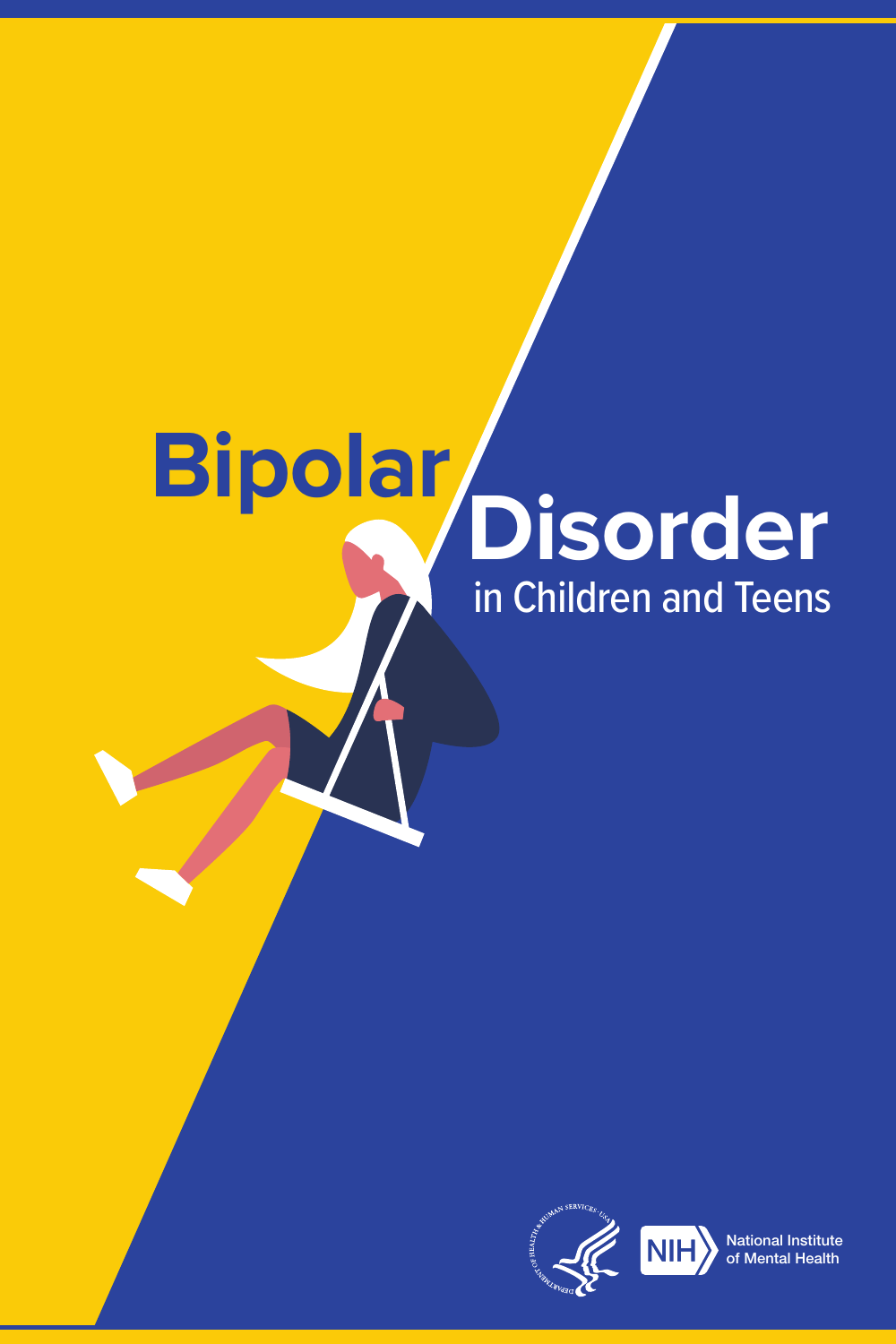**Does your child go through extreme changes in mood and behavior?** Does your child get much more excited or much more irritable than other kids? Do you notice that your child goes through cycles of extreme highs and lows more often than other children? Do these mood changes affect how your child acts at school or at home?

Some children and teens with these symptoms may have **bipolar disorder**, a brain disorder that causes unusual shifts in mood, energy, activity levels, and day-to-day functioning. With treatment, children and teens with bipolar disorder can get better over time.

## **What is bipolar disorder?**

Bipolar disorder is a mental disorder that causes people to experience noticeable, sometimes extreme, changes in mood and behavior. Sometimes children with bipolar disorder feel very happy or "up" and are much more energetic and active than usual. This is called a **manic episode**. Sometimes children with bipolar disorder feel very sad or "down" and are much less active than usual. This is called a **depressive episode**.

Bipolar disorder, which used to be called manic-depressive illness or manic depression, is not the same as the normal ups and downs every child goes through. The mood changes in bipolar disorder are more extreme, often unprovoked, and accompanied by changes in sleep, energy level, and the ability to think clearly. Bipolar symptoms can make it hard for young people to perform well in school or to get along with friends and family members. Some children and teens with bipolar disorder may try to hurt themselves or attempt suicide.

Most people are diagnosed with bipolar disorder in adolescence or adulthood, but the symptoms can appear earlier in childhood. Bipolar disorder is often episodic, but it usually lasts a lifetime.

Signs and symptoms of bipolar disorder may overlap with symptoms of other disorders that are common in young people, such as attention-deficit/ hyperactivity disorder (ADHD), conduct problems, major depression, and anxiety disorders. Diagnosing bipolar disorder can be complicated and requires a careful and thorough evaluation by a trained, experienced mental health professional.

With treatment, children and teens with bipolar disorder can manage their symptoms and lead successful lives.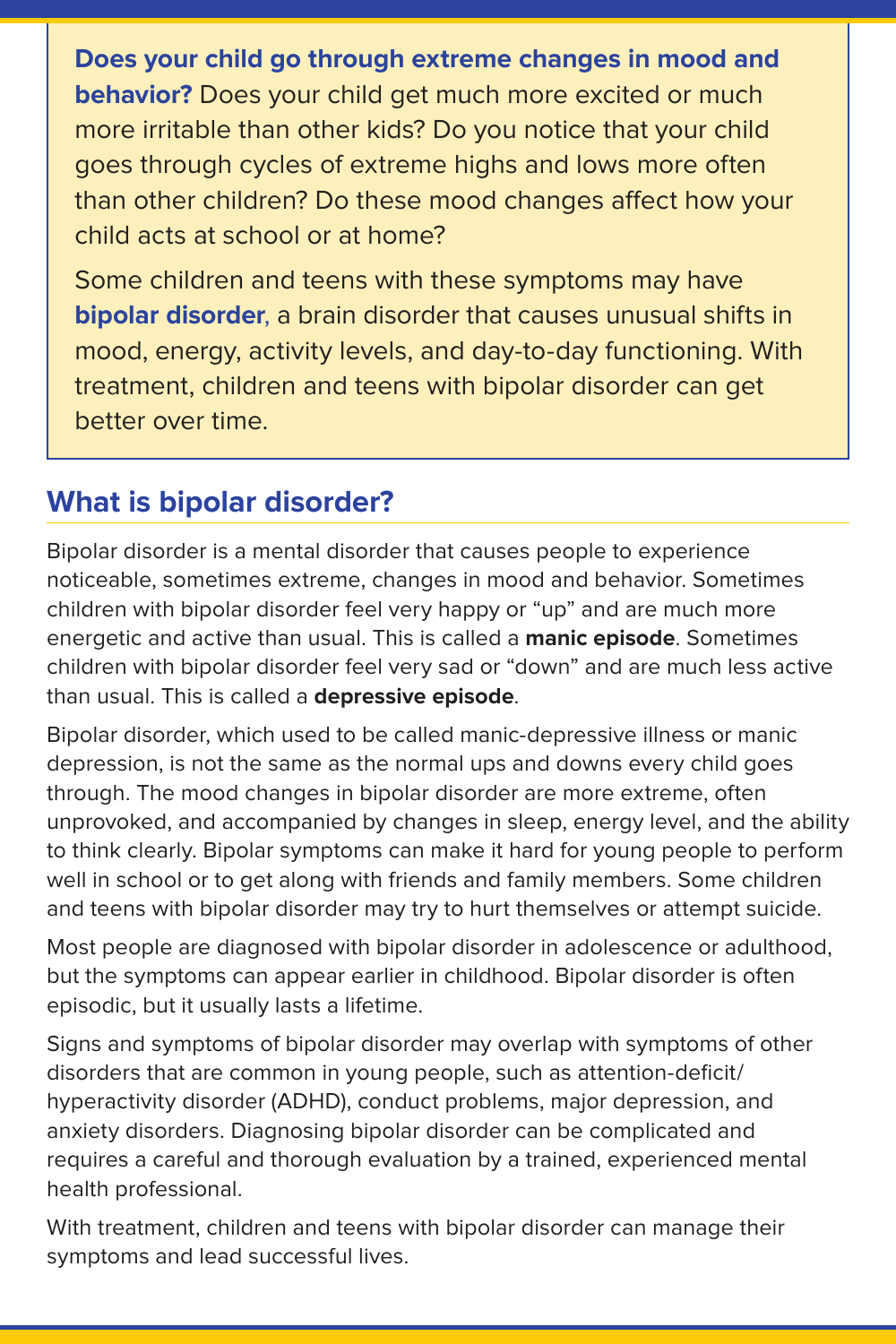#### **What causes bipolar disorder?**

The exact causes of bipolar disorder are unknown, but several factors may contribute to the illness.

For example, researchers are beginning to uncover genetic mechanisms that are linked to bipolar disorder and other mental disorders. Research shows that people's chance of having bipolar disorder is higher if they have a close family member with the illness, which may be because they have the same genetic variations. However, just because one family member has bipolar disorder, it does not mean that other members of the family will have it. Many genes are involved in the disorder, and no single gene causes it.

Research also suggests that adversity, trauma, and stressful life events may increase the chances of developing bipolar disorder in people with a genetic risk of having the illness.

Some research studies have found differences in brain structure and function between people who have bipolar disorder and those who do not. Researchers are studying the disorder to learn more about its causes and effective treatments.

# **What are the symptoms of bipolar disorder?**

Mood episodes in bipolar disorder include intense emotions along with significant changes in sleep habits, activity levels, thoughts, or behaviors. A person with bipolar disorder may have manic episodes, depressive episodes, or "mixed" episodes. A mixed episode has both manic and depressive symptoms. These mood episodes cause symptoms that often last for several days or weeks. During an episode, the symptoms last every day for most of the day.

These mood and activity changes are very different from the child's usual behavior and from the behavior of healthy children and teens.

Children and teens having a **manic episode** may:

- Show intense happiness or silliness for long periods of time.
- Have a very short temper or seem extremely irritable.
- Talk fast about a lot of different things.
- Have trouble sleeping but not feel tired.
- Have trouble staying focused, and experience racing thoughts.
- Seem overly interested or involved in pleasurable but risky activities.
- Do risky or reckless things that show poor judgment.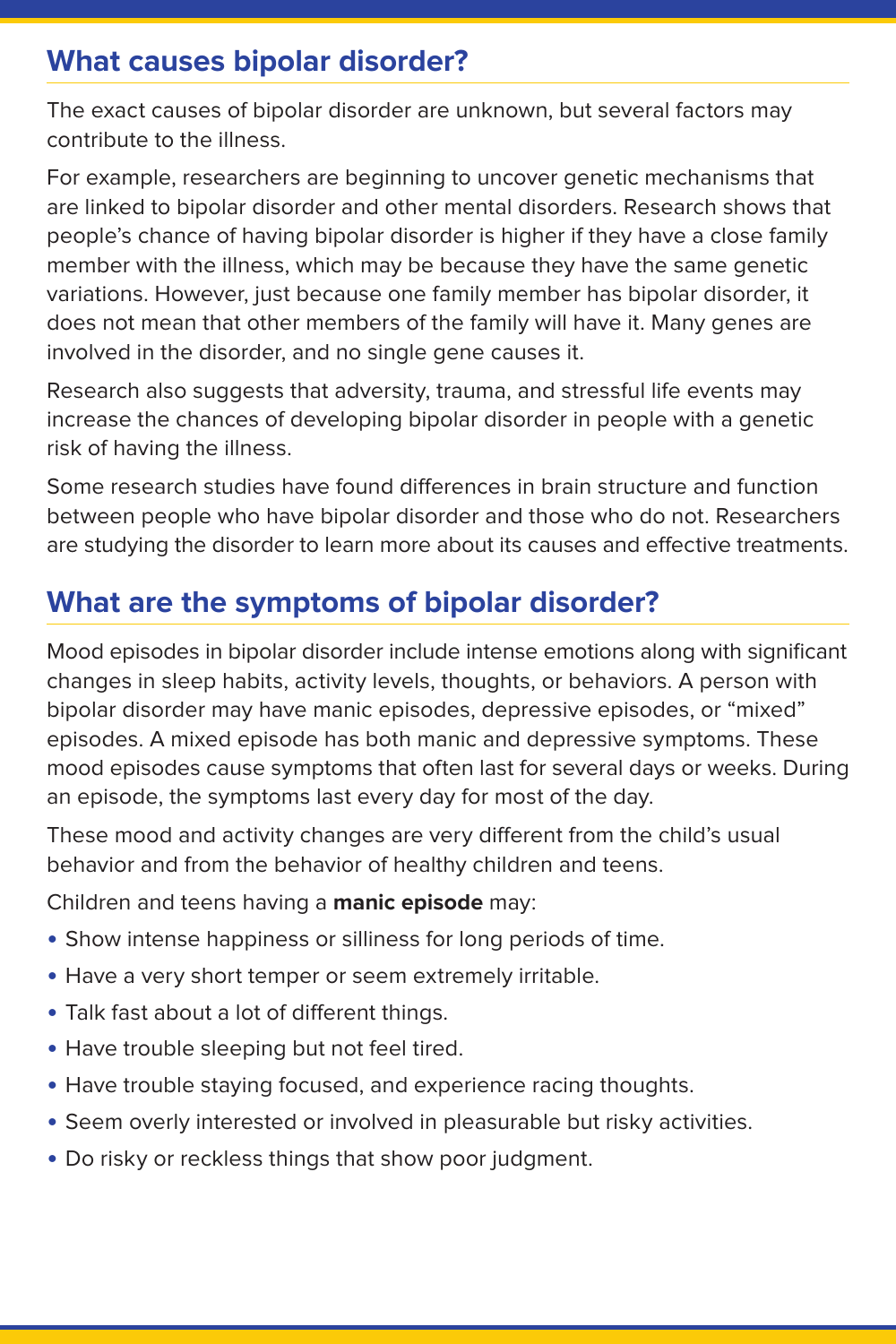Children and teens having a **depressive episode** may:

- Feel frequent and unprovoked sadness.
- Show increased irritability, anger, or hostility.
- Complain a lot about pain, such as stomachaches and headaches.
- Have a noticeable increase in amount of sleep.
- Have difficulty concentrating.
- Feel hopeless and worthless.
- Have difficulty communicating or maintaining relationships.
- Eat too much or too little.
- Have little energy and no interest in activities they usually enjoy.
- Think about death, or have thoughts of suicide.

# **Can children and teens with bipolar disorder have other problems?**

Young people with bipolar disorder can have several problems at the same time. These include:

- **Misuse of alcohol and drugs.** Young people with bipolar disorder are at risk of misusing alcohol or drugs.
- **Attention-deficit/hyperactivity disorder (ADHD).** Children and teens who have both bipolar disorder and ADHD may have trouble staying focused.
- **Anxiety disorders.** Children and teens with bipolar disorder also may have an anxiety disorder.

Sometimes extreme behaviors go along with mood episodes. During manic episodes, young people with bipolar disorder may take extreme risks that they wouldn't usually take or that could cause them harm or injury. During depressive episodes, some young people with bipolar disorder may think about running away from home or have thoughts of suicide.

**If your child shows signs of suicidal thinking, take these signs seriously and call your child's health care provider.** 

If you think your child is in crisis and needs immediate help, call 911. You also can call the National Suicide Prevention Lifeline (Lifeline) at 1-800-273-TALK (8255), or text the Crisis Text Line (text HELLO to 741741). The deaf and hard of hearing can contact the Lifeline via TTY at 1-800-799-4889. These services are confidential, free, and available 24/7.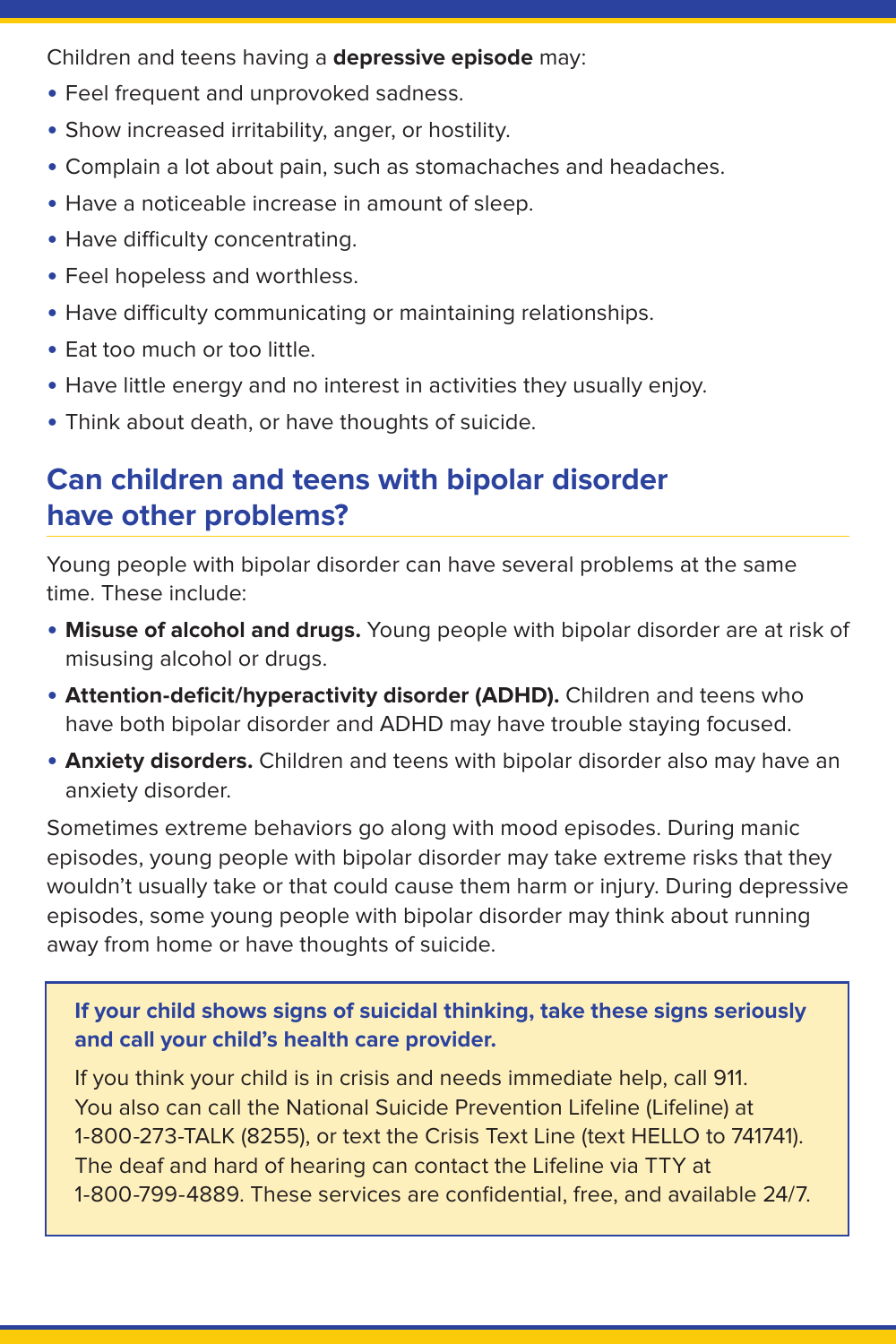#### **How is bipolar disorder diagnosed?**

A health care provider will ask questions about your child's mood, sleeping patterns, energy levels, and behavior. There are no blood tests or brain scans that can diagnose bipolar disorder. However, the health care provider may use tests to see if something other than bipolar disorder is causing your child's symptoms. Sometimes health care providers need to know about medical conditions in the family, such as depression or substance use.

Other disorders have symptoms like those of bipolar disorder, including ADHD, disruptive mood regulation disorder, oppositional defiant disorder, conduct disorder, and anxiety disorders. It also can be challenging to distinguish bipolar disorder from depression that occurs without mania, which is referred to as "major depression." A health care provider who specializes in working with children and teens can make a careful and complete evaluation of your child's symptoms to provide the right diagnosis.

# **How is bipolar disorder treated?**

Children and teens can work with their health care provider to develop a treatment plan that will help them manage their symptoms and improve their quality of life. It is important to follow the treatment plan, even when your child is not currently experiencing a mood episode. Steady, dependable treatment works better than treatment that starts and stops.

Treatment options include:

- **Medication.** Several types of medication can help treat symptoms of bipolar disorder. Children respond to medications in different ways, so the right type of medication depends on the child. This means children may need to try different types of medication to see which one works best for them. Some children may need more than one type of medication because their symptoms are complex. Children should take the fewest number of medications and the smallest doses possible to help their symptoms. A good way to remember this is "start low, go slow." Medications can cause side effects. **Always tell your child's health care provider about any problems with side effects.** Do not stop giving your child medication without speaking to a health care provider. Stopping medication suddenly can be dangerous and can make bipolar symptoms worse.
- **• Psychosocial Therapy.** Different kinds of psychosocial therapy can help children and their families manage the symptoms of bipolar disorder. Therapies that are based on scientific research—including cognitive behavioral approaches and family-focused therapy—can provide support, education, and guidance to youth and their families. These therapies teach skills that can help people manage bipolar disorder, including skills for maintaining routines, enhancing emotion regulation, and improving social interactions.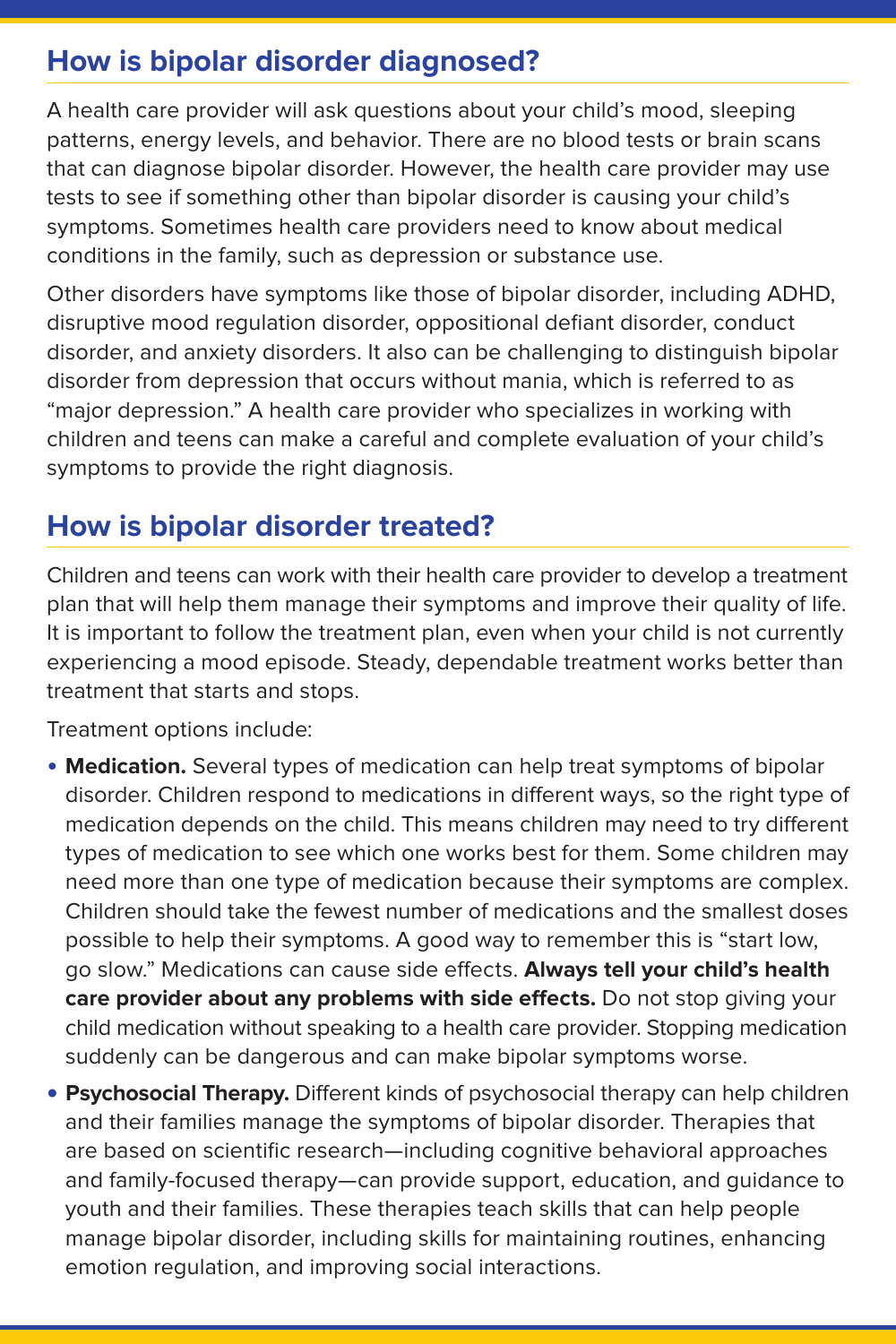#### **What can children and teens expect from treatment?**

With treatment, children and teens with bipolar disorder can get better over time. Treatment is more effective when health care providers, parents, and young people work together.

Sometimes a child's symptoms may change, or disappear and then come back. When this happens, your child's health care provider may recommend changes to the treatment plan. Treatment can take time, but sticking with the treatment plan can help young people manage their symptoms and reduce the likelihood of future episodes.

Your child's health care provider may recommend keeping a daily life chart or mood chart to track your child's moods, behaviors, and sleep patterns. This may make it easier to track the illness and see whether treatment is working.

# **How can I help my child or teen?**

Help begins with the right diagnosis and treatment. Talk to your family health care provider about any symptoms you notice.

If your child has bipolar disorder, here are some basic things you can do:

- Be patient.
- Encourage your child to talk, and listen to your child carefully.
- Pay attention to your child's moods, and be alert to any major changes.
- Understand triggers, and learn strategies for managing intense emotions and irritability.
- Help your child have fun.
- Remember that treatment takes time: sticking with the treatment plan can help your child get better and stay better.
- Help your child understand that treatment can make life better.

# **How does bipolar disorder affect caregivers and families?**

Caring for a child or teenager with bipolar disorder can be stressful for parents and families. Coping with a child's mood episodes and other problems—such as short tempers and risky behaviors—can challenge any caregiver.

It is important that caregivers take care of themselves, too. Find someone you can talk to or consult your health care provider about support groups. Finding support and strategies for managing stress can help you and your child.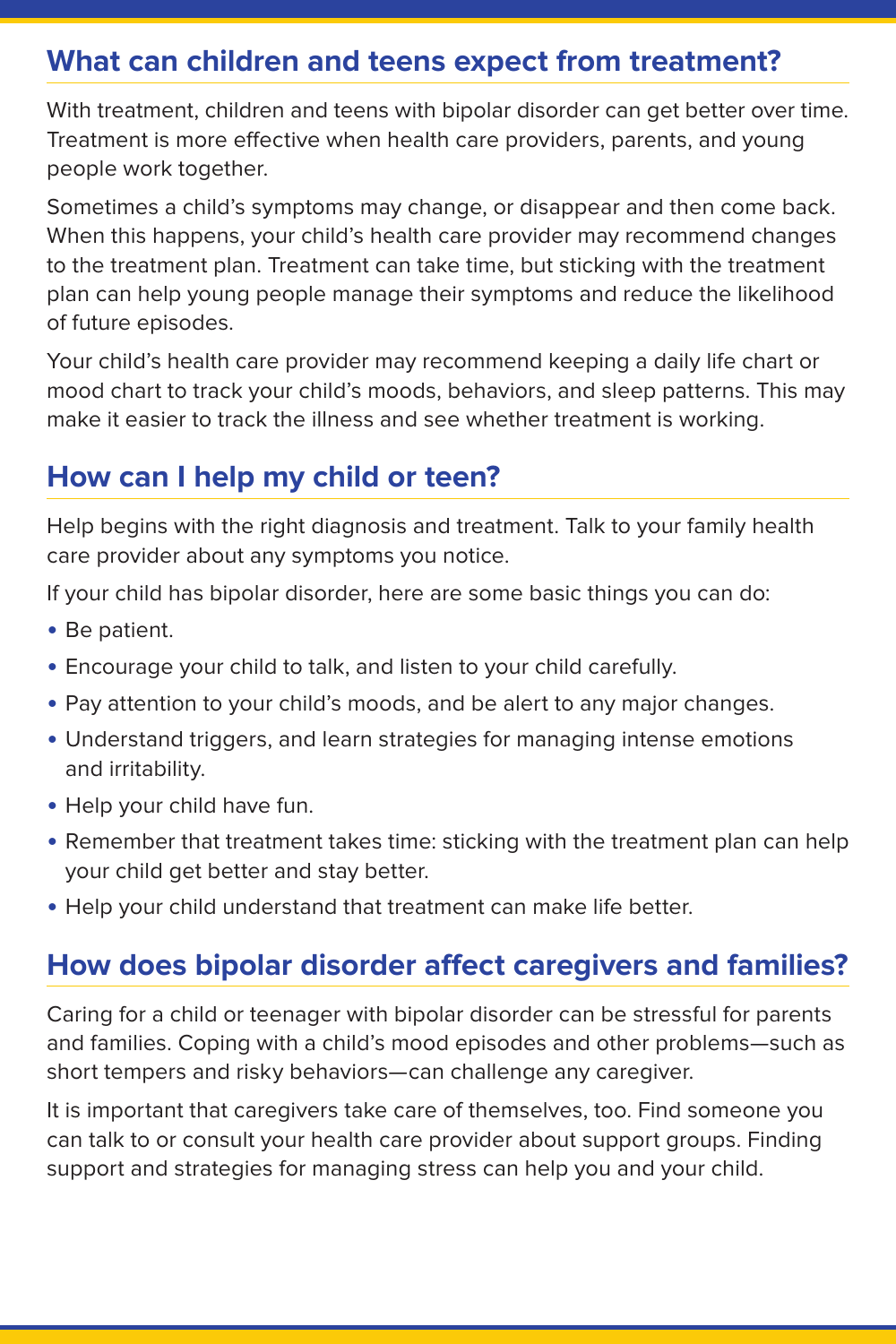## **Where do I go for help?**

If you're not sure where to get help, your doctor, pediatrician, or other family health care provider is a good place to start. A health care provider can refer you to a qualified mental health professional, such as a psychiatrist or psychologist, who has experience treating bipolar disorder and can evaluate your child's symptoms.

You can learn more about getting help and finding a health care provider on the National Institute of Mental Health website at **[www.nimh.nih.gov/findhelp](https://www.nimh.nih.gov/findhelp)**. Hospital health care providers can help in an emergency. The Substance Abuse and Mental Health Services Administration (SAMHSA) has an online tool at **<https://findtreatment.samhsa.gov>** to help you find mental health services in your area.

# **I know someone who is in crisis. What do I do?**

If you know someone who might be thinking about hurting themselves or someone else, get help quickly.

- Do not leave the person alone.
- Call 911 or go to the nearest hospital emergency room.
- Call the toll-free National Suicide Prevention Lifeline at 1-800-273-TALK (8255) or the toll-free TTY number at 1-800-799-4TTY (4889). You also can text the Crisis Text Line (text HELLO to 741741) or go to the National Suicide Prevention Lifeline website at **<https://suicidepreventionlifeline.org>**.

## **What should I know about clinical trials?**

Clinical trials are research studies that look at new ways to prevent, detect, or treat diseases and conditions. Although individuals may benefit from being part of a clinical trial, participants should be aware that the primary purpose of a clinical trial is to gain new scientific knowledge so that others may be better helped in the future.

Researchers at NIMH and around the country conduct clinical trials with patients and healthy volunteers. Talk to your health care provider about clinical trials, their benefits and risks, and whether one is right for you. For more information, visit **[www.nimh.nih.gov/clinicaltrials](https://www.nimh.nih.gov/health/trials/index.shtml)**.